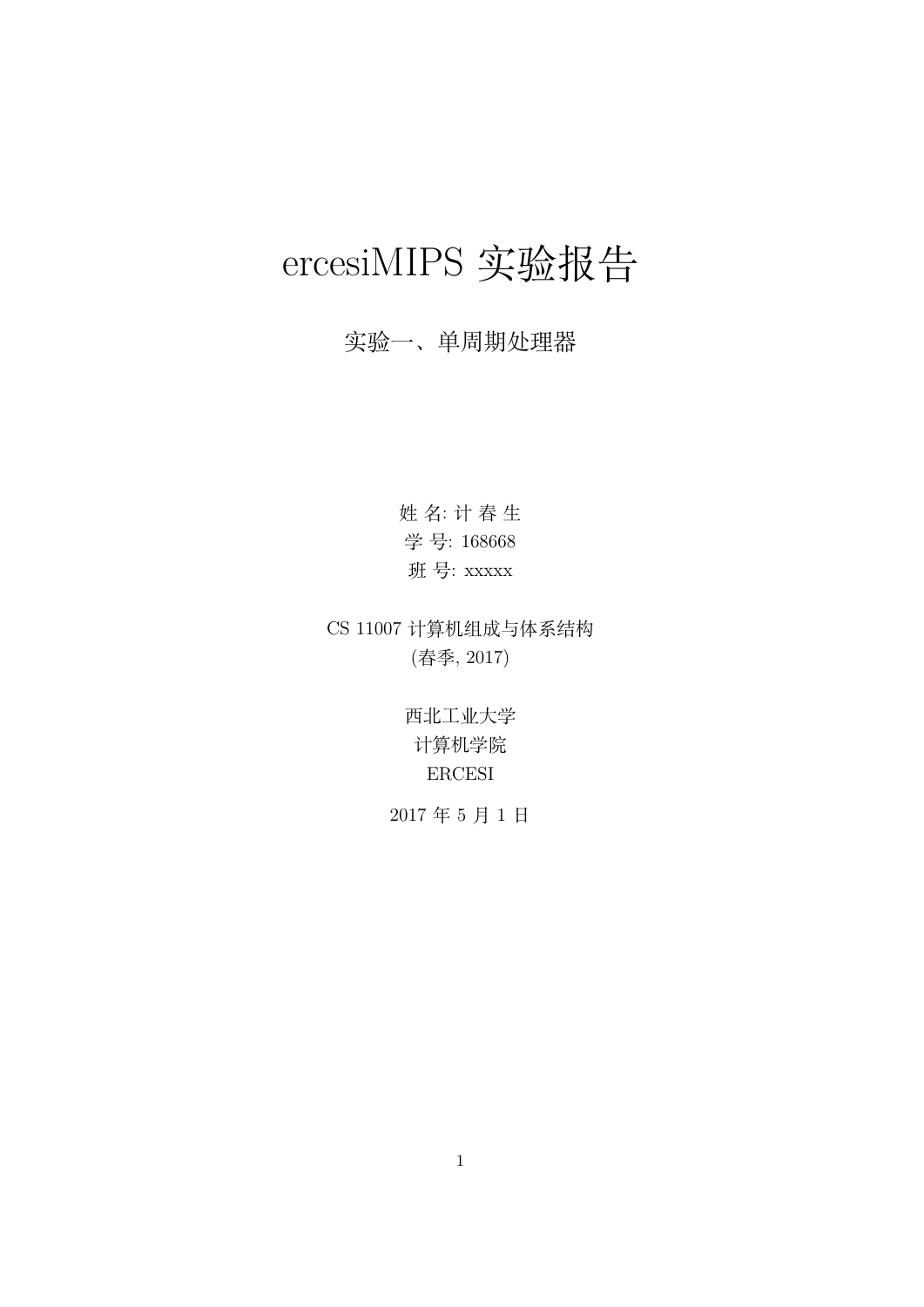**摘 要**

请在这里输入摘要内容.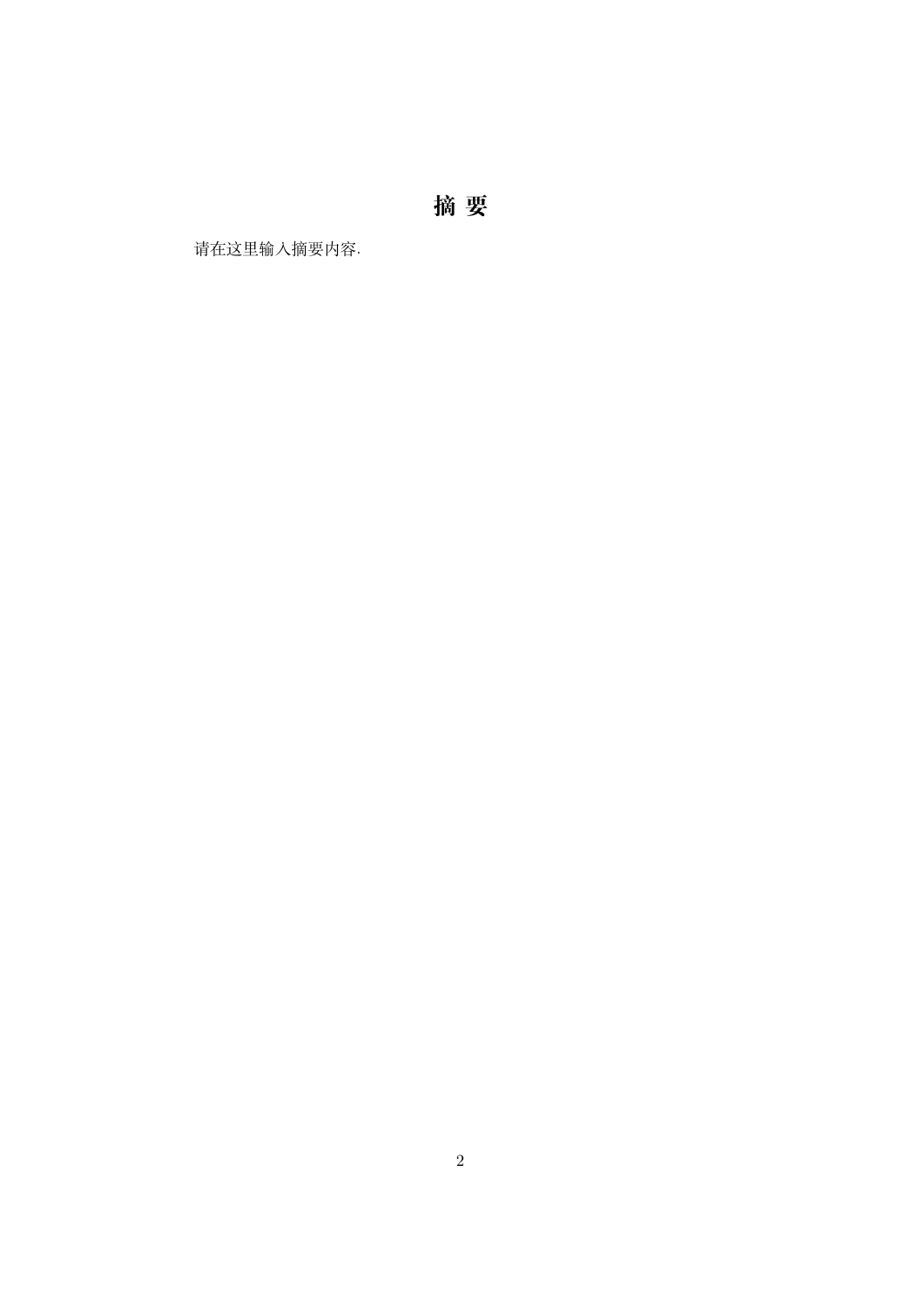# **版 权 声 明**

该文件受《中华人名共和国著作权法》的保护。ERCESI 实验室保留拒绝授 权违法复制该文件的权利。任何收存和保管本文件各种版本的单位和个人, 未经 ERCESI 实验室(西北工业大学)同意,不得将本文档转借他人,亦 不得随意复制、抄录、拍照或以任何方式传播。否则,引起有碍著作权之问 题,将可能承担法律责任。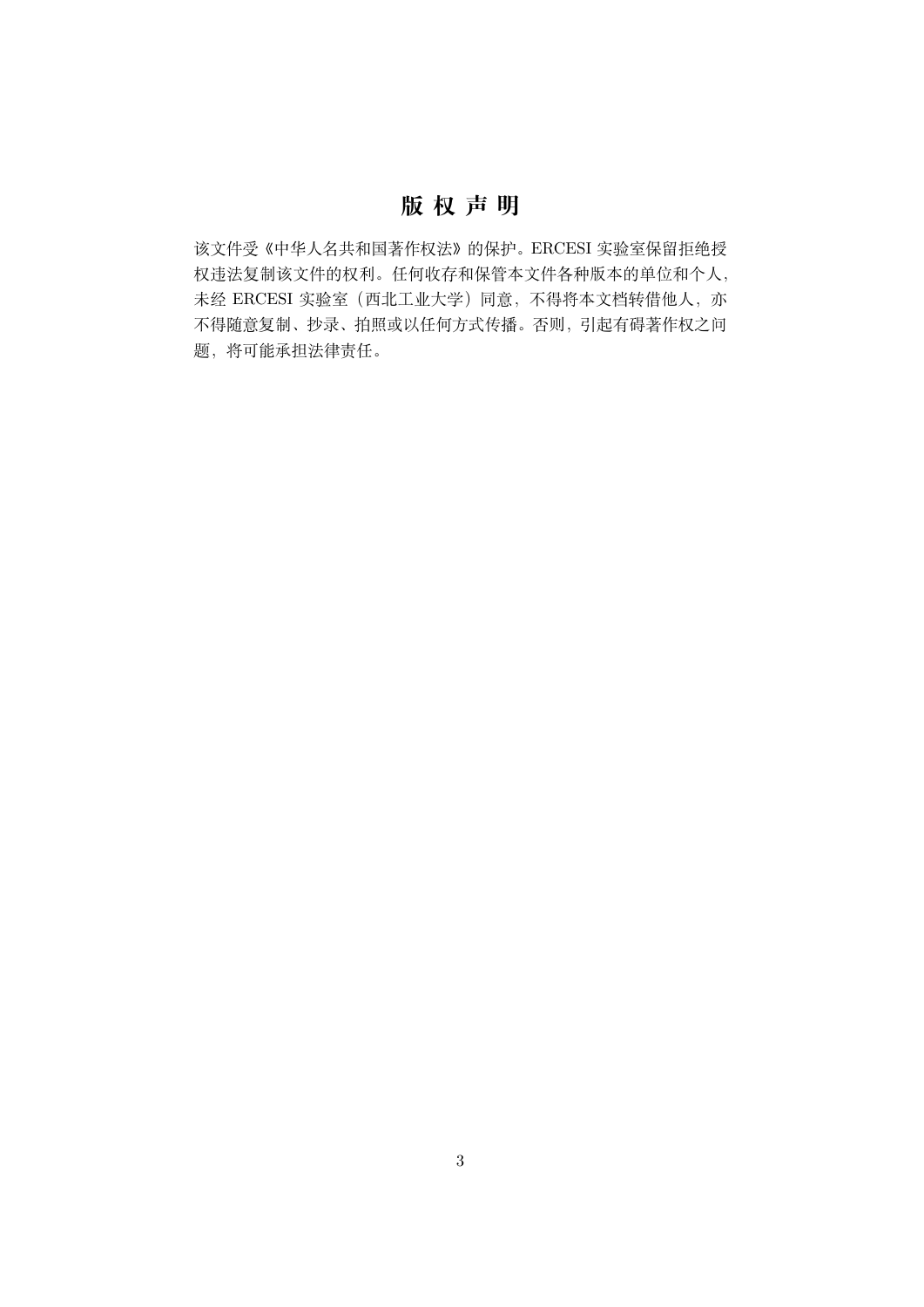| 1                       | 概述          |                                   | $\mathbf{5}$ |  |  |  |
|-------------------------|-------------|-----------------------------------|--------------|--|--|--|
| $\mathbf{2}$            | 系统设计<br>6   |                                   |              |  |  |  |
|                         | 2.1         |                                   | 6            |  |  |  |
|                         | 2.2         | 6<br>接口定义<br>$\sim$ $\sim$ $\sim$ |              |  |  |  |
|                         | 2.3         | 接口的 (时许) 逻辑<br>6                  |              |  |  |  |
| 3                       | 模块详细设计      |                                   |              |  |  |  |
|                         | 3.1         | ALU                               | 8            |  |  |  |
|                         |             | 8<br>3.1.1<br>功能描述                |              |  |  |  |
|                         |             | 接口定义<br>3.1.2                     | 8            |  |  |  |
|                         |             | 8<br>3.1.3<br>逻辑控制                |              |  |  |  |
|                         | $3.2\,$     | 8<br>控制模块                         |              |  |  |  |
|                         |             | 功能描述<br>3.2.1                     | 8            |  |  |  |
|                         |             | 3.2.2<br>接口定义                     | 8            |  |  |  |
|                         |             | 8<br>3.2.3<br>逻辑控制                |              |  |  |  |
|                         | 3.3         | 数据通路<br>8                         |              |  |  |  |
|                         |             | 8<br>3.3.1<br>功能描述                |              |  |  |  |
|                         |             | 8<br>3.3.2<br>接口定义                |              |  |  |  |
|                         |             | 3.3.3<br>逻辑控制<br>8                |              |  |  |  |
| $\overline{\mathbf{4}}$ | 8<br>实验过程记录 |                                   |              |  |  |  |
|                         | A 代码        | 8                                 |              |  |  |  |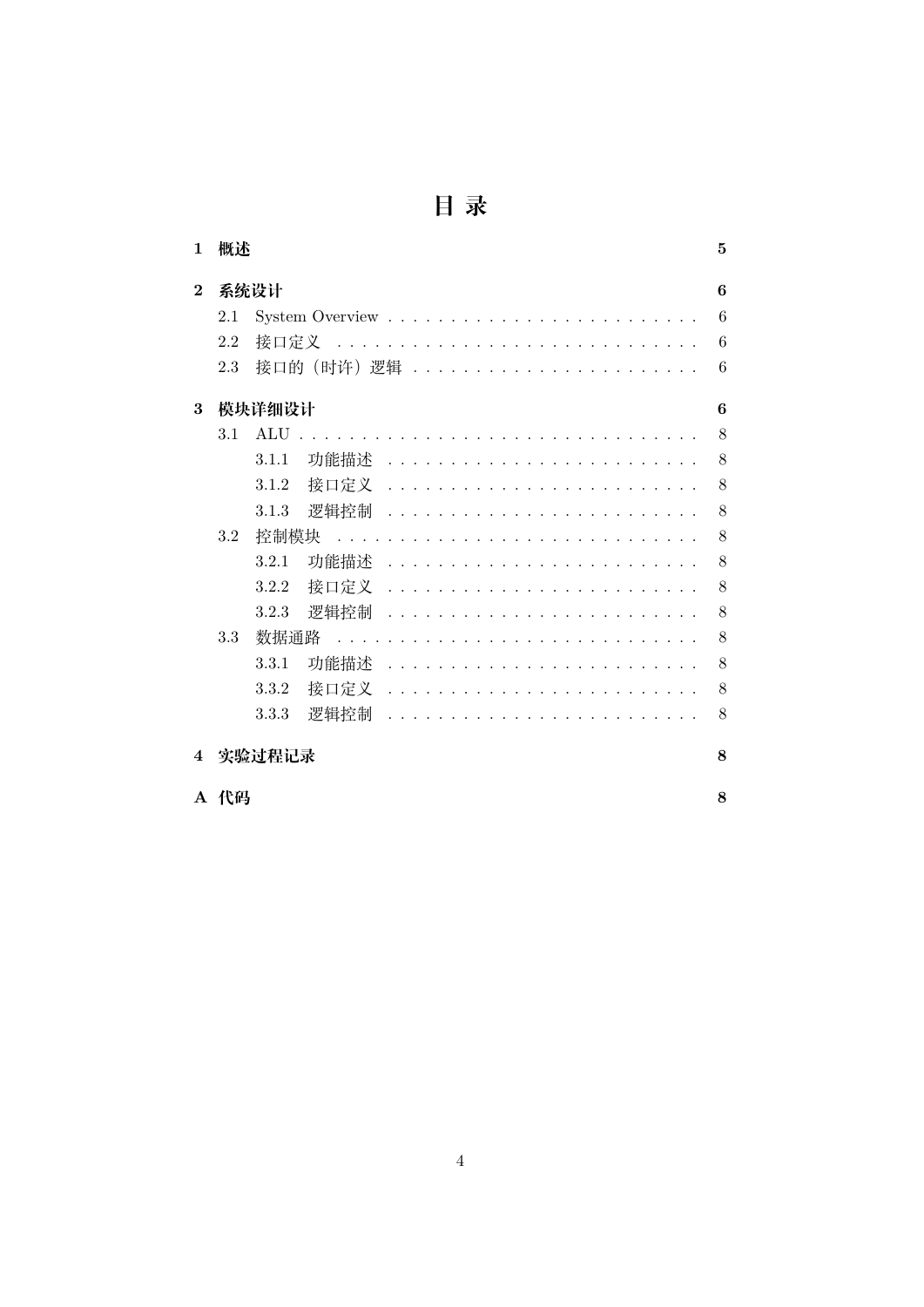### **1 概述**

<span id="page-4-0"></span>这一节请主要描述组成原理课程(cs11007)中所介绍的单周期处理器 的基本结构及工作机理。Latex 中文添加了 ctex 包,请使用 xelatex 编译 该文件,即在对应文件夹命令行输出,xelatex ReportTemp\_ch\_xelatex.tex 可使用分列项目 (itemize) 的方法说明不同的属性介绍。例如:

- **处理器支持的指令**包括:*sub, add, or, ori, lw, sw, lst, beq, j*。
- **所有指令在一个周期内完成**在目前阶段,单周期处理器模型讲计算、控 制通路分开设计,为理解处理器结构提供了良好的支持。
- **本设计包含处理器数据通路、控制逻辑以及存储结构**为了说明计算机 系统结构的特点,我们推荐奖处理器的数据通路、控制通路分开设计。
- **使用 Chisel3 描述结构** Chisel 是一种强大的结构化硬件描述语言,可 以对模块、接口以及操作等进行高效率的描述,与 Verilog 语言相比 较,对电路的结构属性具有更好的封装,对系统的描述更加简化。我们 选择 Chisel3 是因为在 Linux 系统中,使用 Chisel3 完全不再依赖工业 EDA 软件实现电路的逻辑仿真,更有利于学术研究和教学应用。虽然 Chisel 语法在不同版本差异不大,但是部分修饰符的描述方式仍然具 有差别,详细区别请参考: https://github.com/ucb-bar/chisel3/ wiki/Chisel3-vs-Chisel2.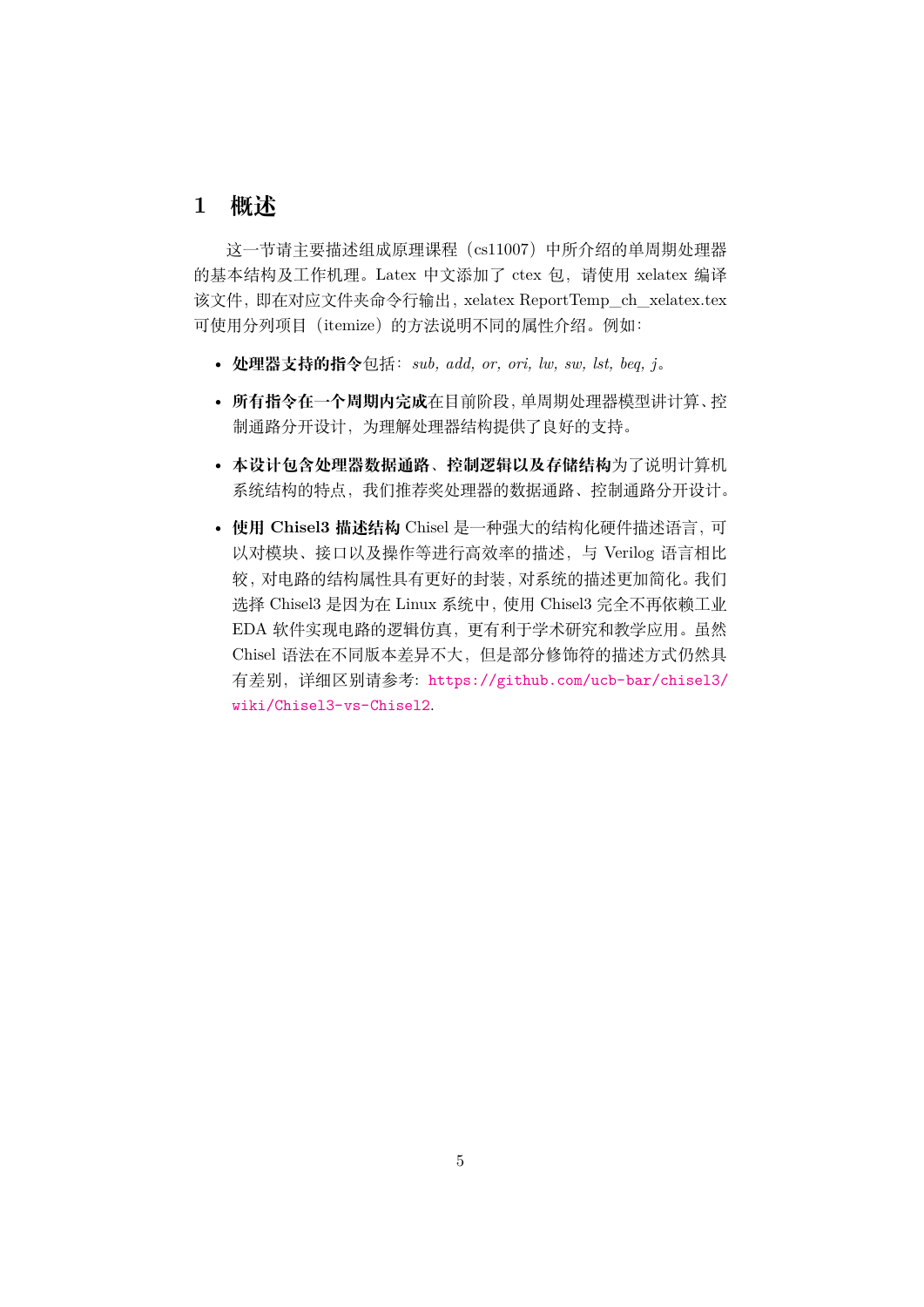# **2 系统设计**

#### **2.1 System Overview**

<span id="page-5-1"></span><span id="page-5-0"></span>请在这一节描述单周期处理器的系统设计。推荐使用图表进行说明的 方法,Latex 中插入图并进行索引的方式如下:图1. 如果需要索引参考文



<span id="page-5-5"></span>图 1: 单周期处理器结构图

献,请使用 [1], 同时已经将参考文献的项目模版在文末写出。

#### **2.2 接口定义**

<span id="page-5-2"></span>请详细[描述](#page-9-0)系统顶层接口信号的名称、逻辑特征、时许特性。可以建立 类似表1这样的列表进行说明。

#### **2.3 接口的(时许)逻辑**

<span id="page-5-3"></span>[请在](#page-6-0)这个小节描述顶层结构中接口信号使用的逻辑、时序关系等。同样 请利用图、表的方法进行描述。特别是时序,请画出时许图。

# **3 模块详细设计**

<span id="page-5-4"></span>这一节,主要描述各个模块的功能、接口、逻辑控制方法(状态机控制 方法)等。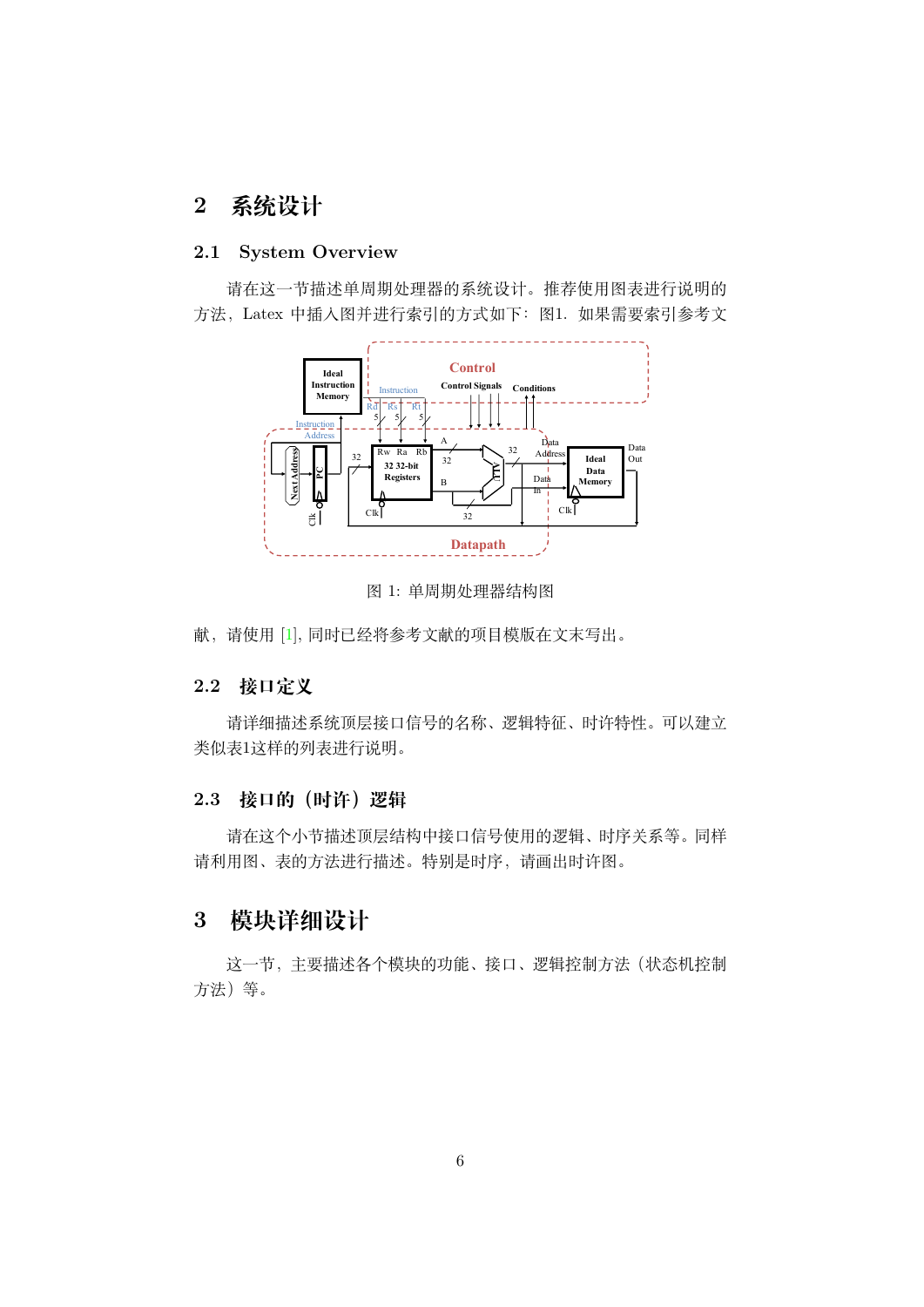<span id="page-6-0"></span>

| 信号名                | 方向     | 位宽        | 功能描述                                    |
|--------------------|--------|-----------|-----------------------------------------|
| $_{\text{boot}}$   | Input  | $1 - bit$ | 触发测试模式,当处理器正常工作时                        |
|                    |        |           | 被置为 0                                   |
| test im wr         | Input  | $1-bit$   | Instruction memory write enable in      |
|                    |        |           | test mode, set to 0 in CPU regular pro- |
|                    |        |           | cess mode. In test mode, it will be     |
|                    |        |           | set to 1 when if writing instructions   |
|                    |        |           | to imem, otherwise it is set to 0.      |
| test im re         | Input  | $1-bit$   | Instruction memory read enable in       |
|                    |        |           | test mode, set to 0 in CPU regular pro- |
|                    |        |           | cess mode. In test mode, it will be set |
|                    |        |           | to 1 when if reading instructions out,  |
|                    |        |           | otherwise it is set to 0.               |
| test im addr       | Input  | $32$ -bit | Instruction memory address              |
| test im in         | Input  | $32$ -bit | Instruction memory data input for       |
|                    |        |           | test mode.                              |
| test im out        | Output | $32$ -bit | Instruction memory data output for      |
|                    |        |           | test mode.                              |
| test dm wr         | Input  | $1-bit$   | Data memory write enable in test        |
|                    |        |           | mode, set to 0 in CPU regular process   |
|                    |        |           | mode. In test mode, it will be set to   |
|                    |        |           | 1 when if writing data to dmem, oth-    |
|                    |        |           | erwise it is set to 0.                  |
| test dm re         | Input  | $1-bit$   | Data memory read enable in test         |
|                    |        |           | mode, set to 0 in CPU regular process   |
|                    |        |           | mode. In test mode, it will be set to   |
|                    |        |           | 1 when if reading data out, otherwise   |
|                    |        |           | it is set to $0$ .                      |
| addr<br>dm<br>test | Input  | 32-bit    | Data memory address                     |
| dm<br>test<br>in   | Input  | $32$ -bit | Data memory input for test mode.        |
| dm<br>test<br>out  | Output | $32$ -bit | Data memory output for test mode.       |
| valid              | Output | $1-bit$   | If CPU stopped or any exception hap-    |
|                    |        |           | pens, valid signal is set to 0.         |

### 表 1: 测试模式信号定义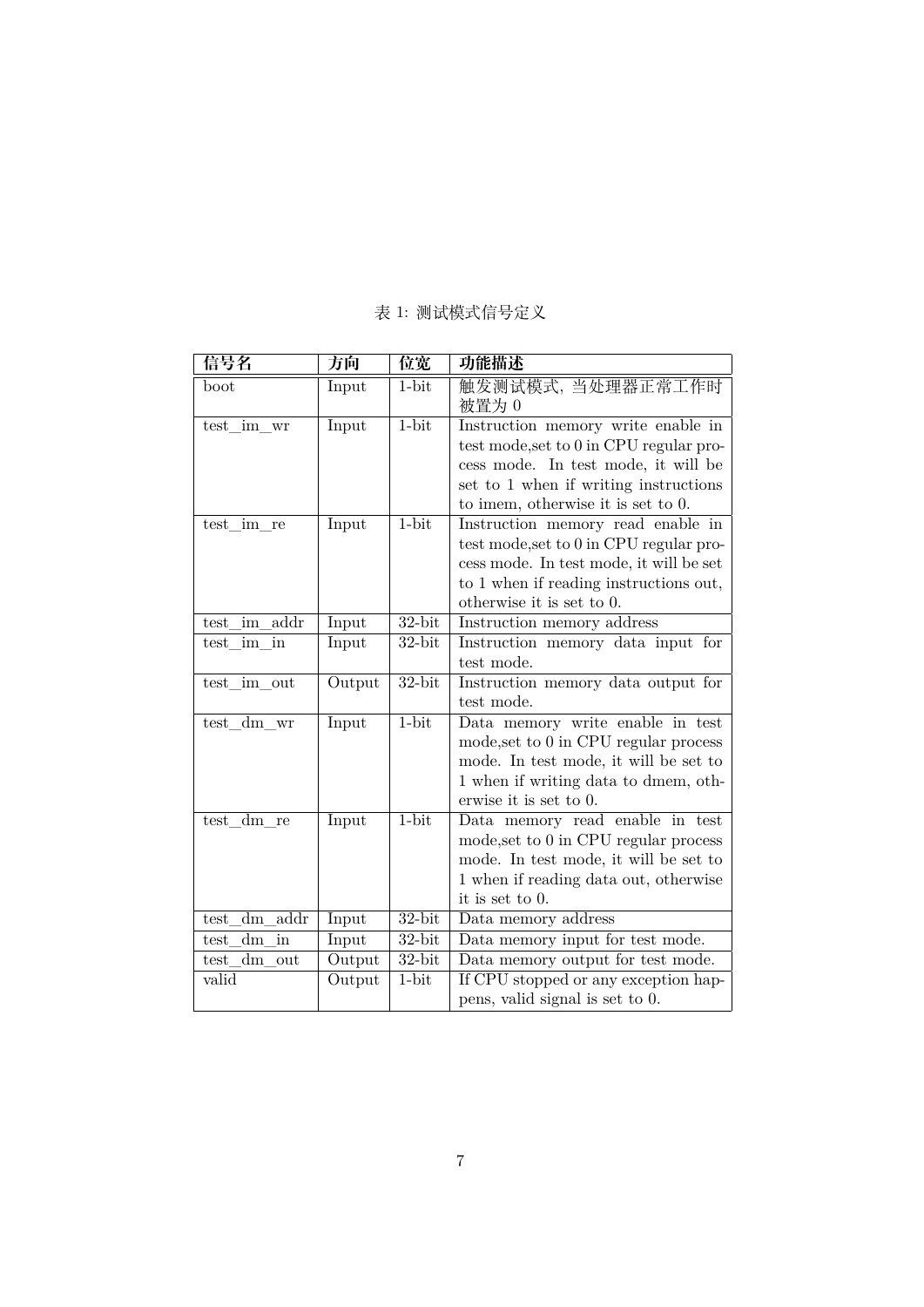- **3.1 ALU**
- **3.1.1 功能描述**
- <span id="page-7-0"></span>**3.1.2 接口定义**
- <span id="page-7-1"></span>**3.1.3 逻辑控制**
- <span id="page-7-2"></span>**3.2 控制模块**
- <span id="page-7-3"></span>**3.2.1 功能描述**
- <span id="page-7-4"></span>**3.2.2 接口定义**
- <span id="page-7-5"></span>**3.2.3 逻辑控制**
- <span id="page-7-6"></span>**3.3 数据通路**
- <span id="page-7-7"></span>**3.3.1 功能描述**
- <span id="page-7-8"></span>**3.3.2 接口定义**
- <span id="page-7-9"></span>**3.3.3 逻辑控制**

## <span id="page-7-10"></span>**4 实验过程记录**

记录实验的过程,完成了什么样的工作,存在的问题包括哪些,解决方 案如何等。subsubsection 名称自行设定。

## **附录 A 代码**

请在附录A中添加代码。请使用如下 Scala 的语法高亮描述方法。

```
class TopIO extends Bundle() {
 val boot = Input(Bool())
// imem and dmem interface for Tests
 val test_im_wr = Input(Bool())
 val test_im_rd = Input(Bool())
 val test_im_addr = Input(UInt(32.W))
 val test\_im\_in = Input(UInt(32.W))
 val test\_im\_out = Output (UInt(32.W))
 val test_dm_wr = Input(Bool())
 val test\_dm\_rd = Input(Bool())val test_dm_addr = Input(UInt(32.W))
 val test_dm_in = Input(UInt(32.W))
 val test\_dm\_out = Output (UInt (32.W))
```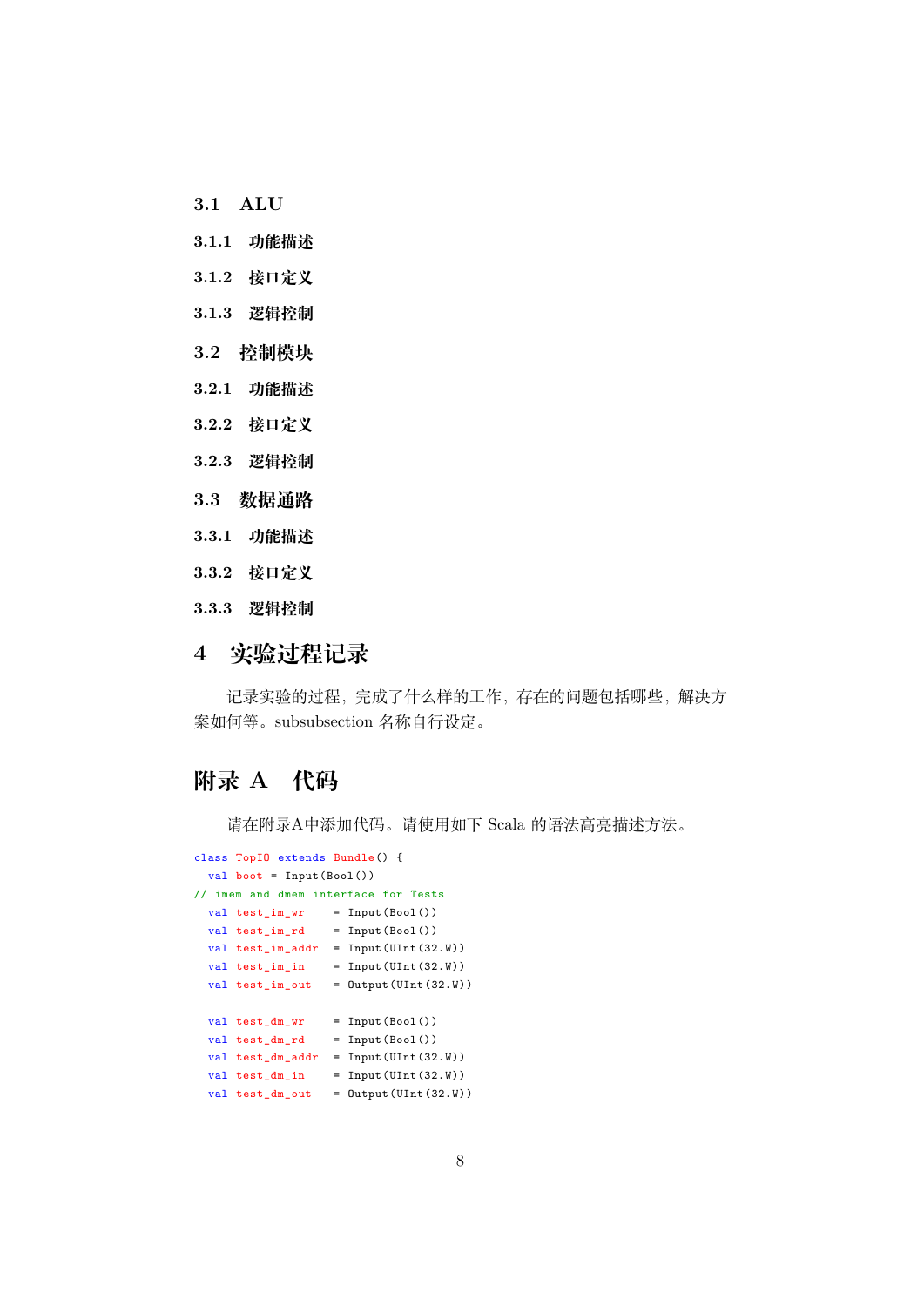```
val valid = 0utput(Bool())
}
class Top extends Module() {
 val io = IO(new TopIO()) // in chisel3, io must be wrapped in <math>IO(...)</math>//...
 when (io.boot & io.test_im_wr){
   imm(io.test_im_addr) := io.test_im_in
   } .elsewhen (io.boot & io.test_dm_wr){
   // please finish it
   } //...
}
```